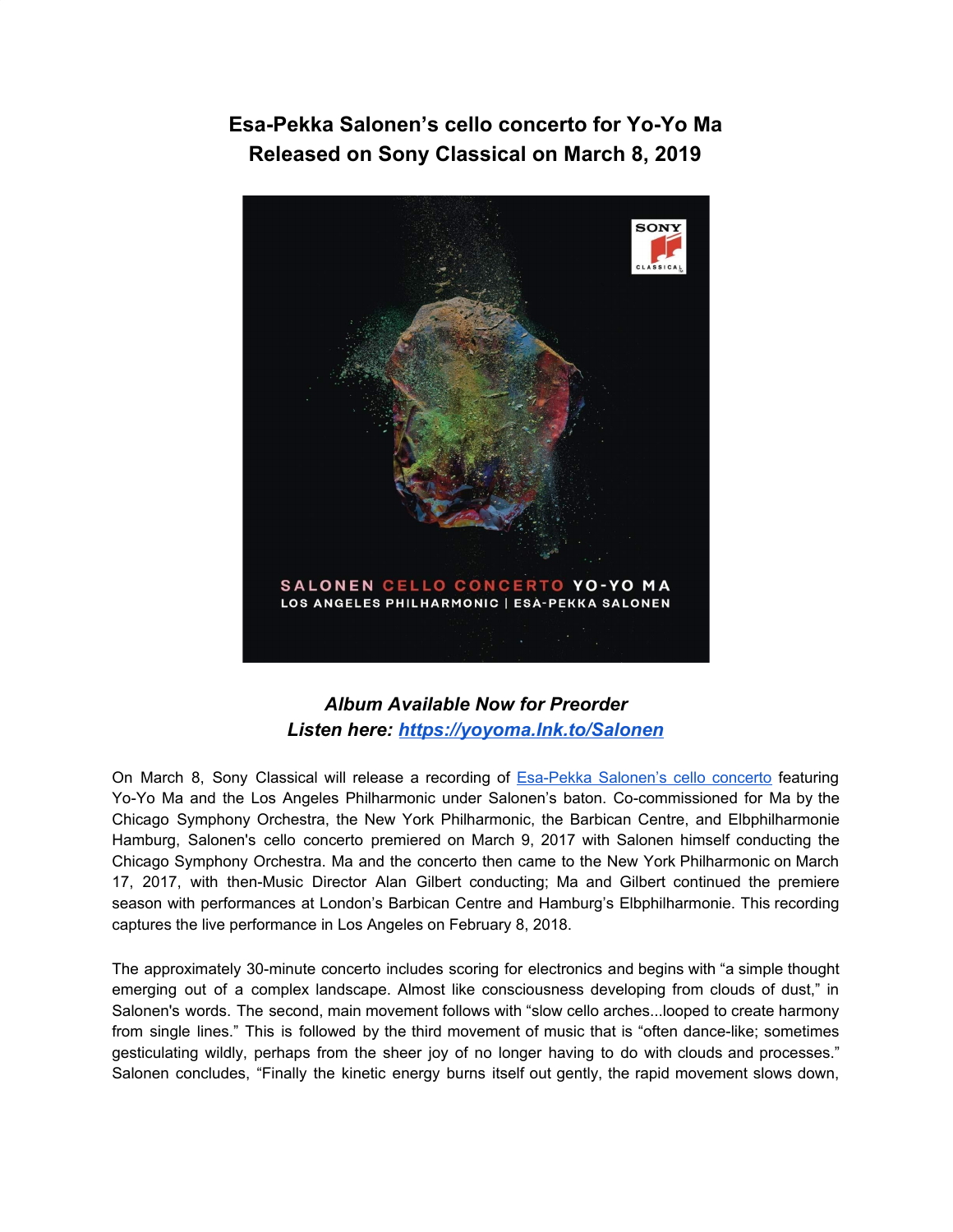and the cello line climbs slowly up to a stratospherically high B-flat, two centimetres to the left from the highest note of the piano."

Salonen has noted that some ideas for the piece "can be traced back by at least three decades, but the actual material for the piece was mostly developed in the summer of 2015 when I decided to spend a few months researching new kinds of textures without a concrete plan for how to use them." Salonen and Ma are long-time friends and collaborators, having worked together on many projects in the 27 years since Salonen first led Ma in a performance at the Los Angeles Philharmonic in 1992. Salonen says, "It has been a very great pleasure and honour to write a concerto for one of the most unique life-givers and communicators of our time, Yo-Yo Ma. It has been inspiring to know that his technique knows no limits. Perhaps more important: nor does his imagination."

The concerto has been met with critical and popular acclaim: Anthony Tommasini of *The New York Times* described the piece as "restive, cosmic and formidably difficult," its ending "a cello concerto equivalent to the 'Sacrificial Dance' from Stravinsky's 'The Rite of Spring.'" John Von Rhein of the *Chicago Tribune* noted that the concerto "plays loosely with traditional concerto form but fills that free-form structure with the kinds of things [Ma] does better than any cellist around. It is as much a showpiece for his stupendous instrumental gift as it is a study in opposing forces—think quiescent clouds of lyricism giving way to punchy hyperactivity, and back again." He added, "Those forces are finally reconciled over the course of the half-hour piece, which ends with Ma climbing to a vertiginous high B flat on the cello's A string, as if he were reaching for the stars. Cosmic imagery—racing comets and the 'stylized chaos' of the universe, to quote the composer—in fact plays a central role in Salonen's compositional thinking here, as does throwing prickly technical challenges in the cellist's way and daring him, with a good-natured wink, to surmount them. Which of course he did with amazing nonchalance."

Salonen will be taking the concerto on tour this season, conducting cellist Truls Mørk and the Philharmonia Orchestra, of which he is currently the Principal Conductor and Artistic Advisor. After a February 24 performance at London's Southbank Centre, Salonen, Mørk, and the Philharmonia will embark on a tour of the United States in March, with dates in New York, Ann Arbor, and Berkeley. Later in the month, Mørk and the Czech Philharmonic Orchestra will give the concerto its Czech premiere under the baton of conductor Ben Gernon. On April 1 Salonen and Ma will reunite for the Chicago Civic Orchestra's centennial celebration. Salonen's newest composition*Castor—*a companion piece to his 2018 *Pollux—*will see its premiere early next season in Los Angeles; Salonen will conduct both pieces with the New York Philharmonic on November 8.

Sony Classical has recently released career-spanning and defining works from both Salonen and Ma. [Salonen's](http://email.prnewswire.com/wf/click?upn=roLjpBIv8B6CKYfv9zBOa-2BbHAxfMFk4-2BsPHeyZdT7W-2BMlvxxJAM9qY9JgURWXk2XTK3LGZIUrDHUW-2F2Kwl-2FnaerNX3oE-2FVtd4hPww1G3E4YAUde3GURE2XsrGUem4OQQrrYornyJaLwA-2BUufv-2Bp2N2AJ205Taoj-2BM6Fk9dppbS7BVyTo3393agQHSsZYXa3BD-2FlDvBJoAnhdh4L9rVfrLV7K4rztONmlwITw2tOHN7t30D5-2BtlfA4yDzFAcqyHS-2B_DruDjhchMBr5xQkz3h1qcOnjZc-2BCsAVhraQ7DxYhbA2-2BHLQf-2BHKWaWi2FTM7QHo-2FRs1jJ-2Bt3jkhr5MoSxiiIRiHN-2BxB7-2FV2maJEh-2Foz-2BE20Us1u8Lf4dTbbDm6JXIMQPy9szzsrMEzTpBvV5bJcAC3Orj1IQb5pSQ0ZWvL17OvznXP5vcR3oGYjlairnI6j7p80tTGhSw4RaiYLGQ8aW2XaptdgUPHTH8D0iJg3Pq143xHKnM7KU8sLFdBlK9NE5ympIPA-2F-2FXfb79Aje6K1AAnHMME5gO-2BeDuCHuhhaX33OA0pCBev8V5Lr8RJlxaEoV) *Complete Sony [Recordings](http://email.prnewswire.com/wf/click?upn=roLjpBIv8B6CKYfv9zBOa-2BbHAxfMFk4-2BsPHeyZdT7W-2BMlvxxJAM9qY9JgURWXk2XTK3LGZIUrDHUW-2F2Kwl-2FnaerNX3oE-2FVtd4hPww1G3E4YAUde3GURE2XsrGUem4OQQrrYornyJaLwA-2BUufv-2Bp2N2AJ205Taoj-2BM6Fk9dppbS7BVyTo3393agQHSsZYXa3BD-2FlDvBJoAnhdh4L9rVfrLV7K4rztONmlwITw2tOHN7t30D5-2BtlfA4yDzFAcqyHS-2B_DruDjhchMBr5xQkz3h1qcOnjZc-2BCsAVhraQ7DxYhbA2-2BHLQf-2BHKWaWi2FTM7QHo-2FRs1jJ-2Bt3jkhr5MoSxiiIRiHN-2BxB7-2FV2maJEh-2Foz-2BE20Us1u8Lf4dTbbDm6JXIMQPy9szzsrMEzTpBvV5bJcAC3Orj1IQb5pSQ0ZWvL17OvznXP5vcR3oGYjlairnI6j7p80tTGhSw4RaiYLGQ8aW2XaptdgUPHTH8D0iJg3Pq143xHKnM7KU8sLFdBlK9NE5ympIPA-2F-2FXfb79Aje6K1AAnHMME5gO-2BeDuCHuhhaX33OA0pCBev8V5Lr8RJlxaEoV),* released in 2018, is the most comprehensive collection of recordings by the composer/conductor, featuring a wide range of material from across his entire career, all released on Sony Classical. The 61-disc set features several of Salonen's original works, as well as his conducting work with several ensembles. On 23 discs he conducts the Los Angeles Philharmonic, where he is Conductor Laureate, having been Music Director for 17 years. On another 12 discs he conducts the Swedish Radio Symphony Orchestra, where he was Principal Conductor from 1985 to 1994. And on 14 he conducts the Philharmonia Orchestra, where he has been Principal Conductor since 2008–and where his international career was launched in 1983, when he deputized at the last minute in Mahler's Third Symphony.